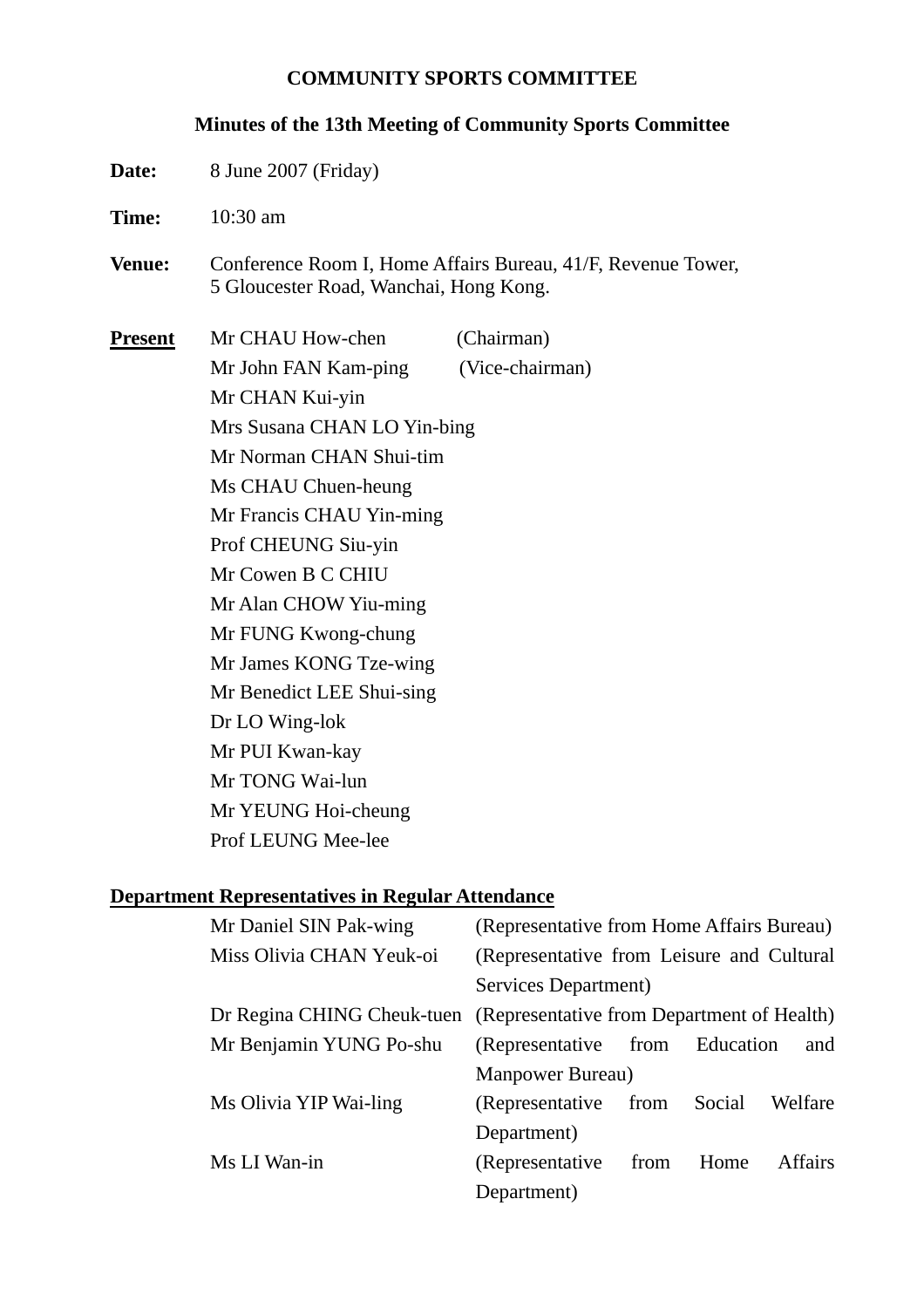#### **Absent with Apologies**

Mr Kenny CHOW Kun-wah Mr LEUNG Che-cheung Mrs Laura LING LAU Yuet-fun Mr SUEN Kai-cheong Mr Kenneth TSUI Kam-cheung

## **In Attendance**

| (Leisure and Cultural Services Department) |
|--------------------------------------------|
| (Leisure and Cultural Services Department) |
| (Leisure and Cultural Services Department) |
| (Leisure and Cultural Services Department) |
| (Leisure and Cultural Services Department) |
|                                            |

## **Opening Remarks**

1.1 The Chairman welcomed all Members and representatives from various government departments to the Meeting. In particular, he welcomed Ms Olivia YIP of the Social Welfare Department, who had replaced Mr SIT Tung, to attend the Meeting.

1.2 The Chairman remarked that the Secretariat had sent letters to all Members on 8 March, inviting them to support the retention of the Student Sports Activities Co-ordinating Sub-Committee (SSACS) under the Community Sports Committee (CSC) to continue to provide valuable advice on the planning and development of sports among students. The Chairman thanked all Members for their support. The new term of the SSACS was formed, comprising 19 members in total, including 12 CSC Members, 3 representatives from school councils and 4 representatives from government departments. Mr John FAN, the Vice-chairman, continued to act as the convenor of the sub-committee. The Chairman invited Members to read the membership list of the new term of the SSACS tabled at the Meeting and wholeheartedly thanked Mr FAN, the convenor of the SSACS, and members of the last term for their valuable contributions to the SSACS.

## **Item 1: Confirmation of the Minutes of the 12th Meeting of the CSC**

2.1 The Secretariat sent the draft minutes of the 12th Meeting to Members by fax on 3 May and hitherto had not received any proposals for amendments. As there was also no amendment proposed at the Meeting, the Chairman announced the minutes of the 12th Meeting being endorsed.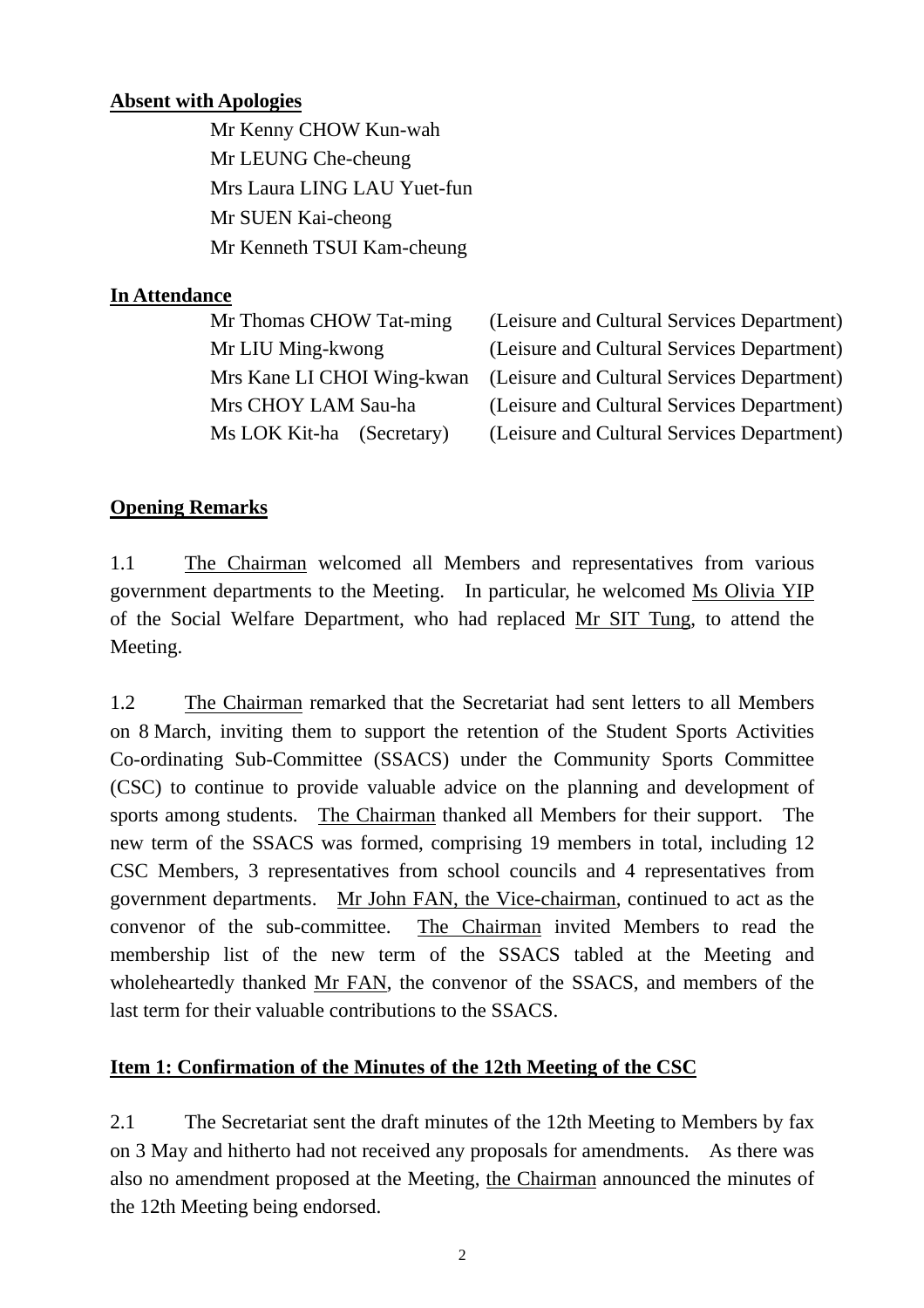## **Item 2: Matters Arising**

#### **(i) Report on follow-ups of "Strategies for Promoting Community Sports"**

3.1 The Chairman invited Ms LOK Kit-ha of the Leisure and Cultural Services Department (LCSD) to report the latest progress of the follow-ups of "Strategies for Promoting Community Sports."

3.2 Ms LOK Kit-ha of the LCSD briefed Members on the progress of the development of district sports activities with local characteristics. The progress of other development strategies including the formulation of indicators for measuring the effectiveness of strategies for promoting community sports, organisation of the 1st Hong Kong Games (HKG), and intensifying the scope of School Sports Programme (SSP) would be reported in detail when relevant items were discussed. Ms LOK remarked that at the 12th Meeting of the CSC, Members had learnt about the district sports activities with local characteristics to be promoted in each district. The LCSD District Leisure Managers had discussed and finalised the promotion schemes of sports activities with the District Councils (DCs) concerned and incorporated the schemes into the Annual Programme Plan of the respective district. The schemes would be promoted in conjunction with other regular activities to be held within the district. In 2007/08, about 554 activities with local characteristics would be organised in the 18 districts. These activities would be planned by the DCs and LCSD together with district sports associations (DSAs). National Sports Associations (NSAs) would also be invited to take part in the promotion.

## **(ii) Report of the "1st Hong Kong Games Organising Committee"**

4.1 The Chairman remarked that the 1st HKG had completed successfully. The Closing cum Prize Presentation Ceremony was held at the Hong Kong Park Sports Centre on 6 May. Kwai Tsing District won the "Overall Champion of the 1st Hong Kong Games." The Chairman asked Mrs Kane LI, the Secretary General of the 1st Hong Kong Games Organising Committee (OC), to report on the implementation of the HKG and its follow-up work in the future.

4.2 Mrs Kane LI reported that the publicity and all competitions of the 1st HKG had completed successfully. Publicity activities included press conference, a launching ceremony, press conference for fixture balloting cum the "Guess" and "Vote" activities, numerous radio and television publicities, press advertisements and release of information, etc. Mrs LI remarked that nearly 100 pieces of press cuttings related to the competitions of the 1st HKG were recorded. In addition, activities such as Casting a Vote for "My Favourite Sporty District" and Making a Guess at the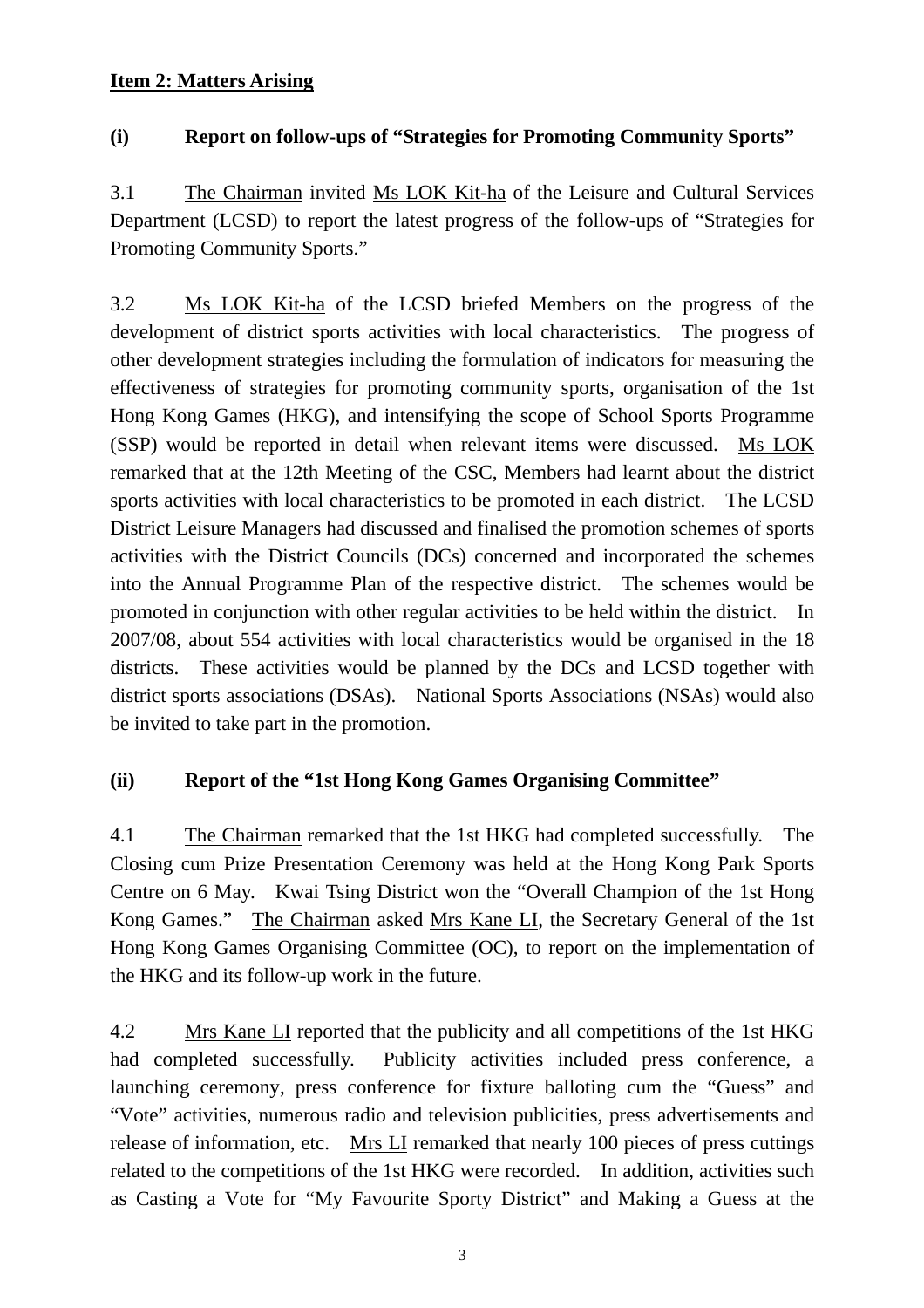"Overall Champion of the 1st Hong Kong Games", elite athletes' demonstrations on the four sports, the Opening Ceremony, competition events for the four sports, the Cheering Team Competition as well as the Closing cum Prize Presentation Ceremony were organised. The 1st HKG was well received with active support and participation from the 18 DCs and a total of 1 287 athletes took part in the events of badminton, table tennis, basketball and athletics. A total of 547 participants from the 18 districts took part in the Cheering Team Competition. The number of participants and spectators of all events and activities totalled around 120 000. As for the Games, the 1st HKG completed successfully following a series of spectacular competitions and Kwai Tsing District won the "Overall Champion of the 1st Hong Kong Games." She asked Members to read the information on the champions, 1st and 2nd runner-ups of the events tabled at the Meeting. A total of 10 districts won awards. The Secretariat was collecting and collating the views of the participating units and public on the 1st HKG. The OC had tentatively scheduled to hold its 4th meeting in mid-July to review the various preparatory work of the 1st HKG for better arrangements of the next HKG.

4.3 The Chairman thanked the 18 DCs, members of the OC and members of the CSC for their full support, and the Director of Leisure and Cultural Services (DLCS) and LCSD staff for their contributions to the smooth completion of the 1st HKG. The Chairman remarked that the OC would thoroughly review the arrangements of the 1st HKG. It was confident that the organisation of next HKG would be even better. He asked Members and members of the OC to give their views on the organisation of the 1st HKG.

4.4 Members gave their views on the organisation of the 1st HKG and the salient points of their views were consolidated as follows:

- (a) Mr James KONG hoped that the OC would provide a table of results of all districts in each event for reference to the DCs, LCSD and DSAs for reviewing the results of the 1st HKG.
- (b) Mrs Kane LI, the Secretary General of the OC, responded that the OC had collated the relevant information and it would be sent to each district for reference.
- (c) Prof LEUNG Mee-lee remarked that at the initial publicity stage, the Sports Federation & Olympic Committee of Hong Kong, China (SF&OC) had enquired about how the four sport items were selected and opined that the number of sport items was insufficient. She had explained the rationale to the SF&OC, which suggested that if HKG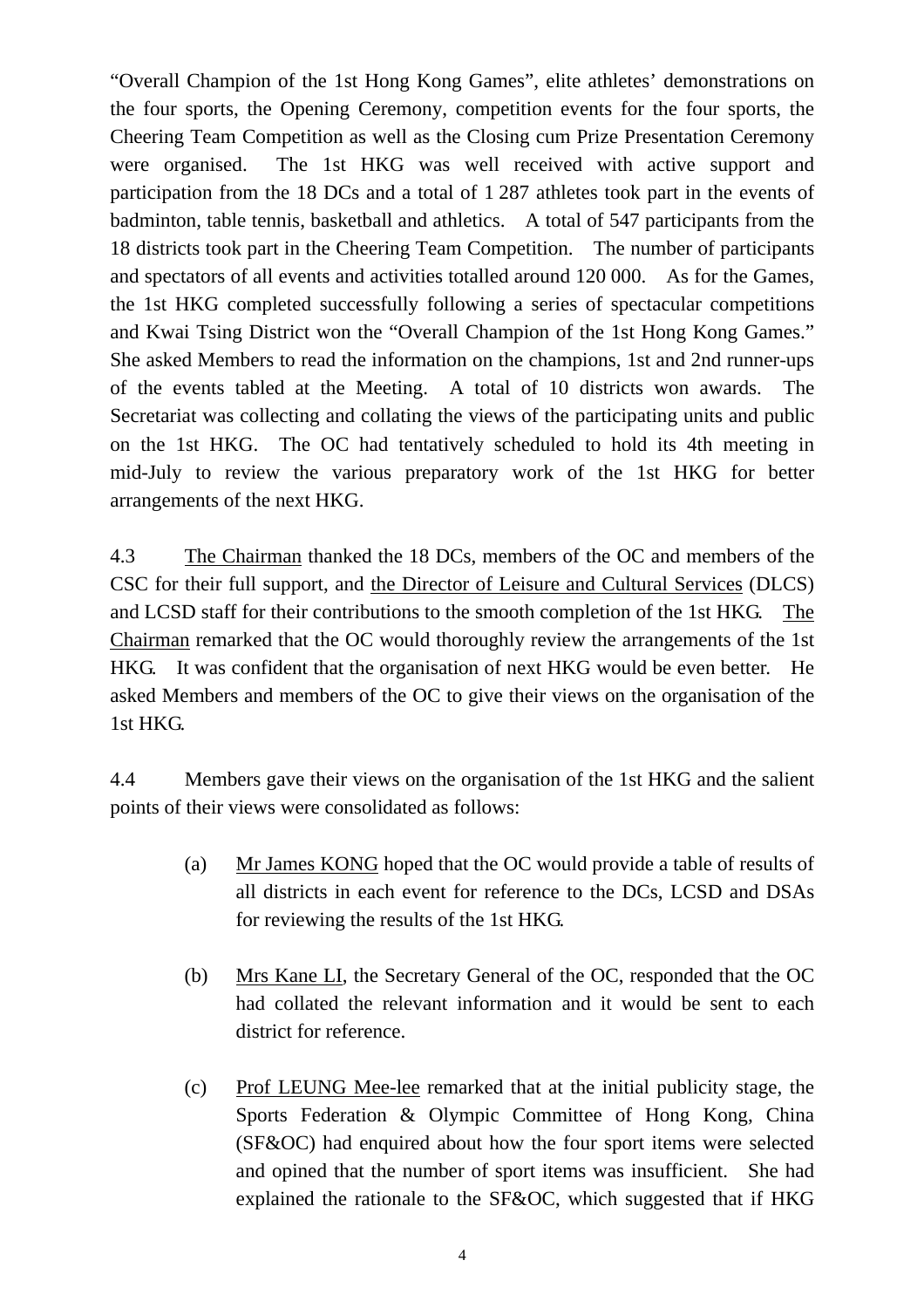was to be staged in the future, it was hoped that the number of competition events should be increased and different sports should be organised.

- (d) The Chairman replied that during the consultation with the 18 DCs, some of the DCs had opined that they wanted to include more sport items in the HKG. However, owing to the fact that this was the first HKG and the preparation time was relatively pressing, only four sport items could be included. As more time would be available for preparing the next HKG, he suggested that detailed discussions should be held with the SF&OC and the NSAs with a view to including more items in the HKG.
- (e) Mr Alan CHOW said that the selection methods for athletes were slightly different among the districts. As there would be more preparation time for the next HKG, he suggested that all the districts should adopt a set of uniform selection methods to avoid discrepancies.
- (f) Mr FUNG Kwong-chung opined that it was necessary to review whether the participants must reside at the district they represented. He continued that in the 1st HKG, all participants must reside at the district they represented and the districts selected their representatives according to this guideline. However, the number of participants in some sport items, such as basketball, was insufficient. As some athletes went to schools in the district they intended to represent, he proposed that besides local residents, district teams could comprise a certain ratio of students studying or people working in the district, say, 25%. Such arrangement not only allowed athletes representing the same district to be trained together but it could also ensure fairness by avoiding the athletes being trained at one district while representing another.
- (g) Dr LO Wing-lok opined that although the 1st HKG was publicised on the district level, mass media coverage of the event fell short of expectation. He proposed that elite athletes should be allowed to participate in the HKG so as to provide an opportunity for non-elite and elite athletes to compete or set against each other and to arouse public and media interest and attention. He suggested that the OC could reconsider the above suggestions when preparing the next HKG.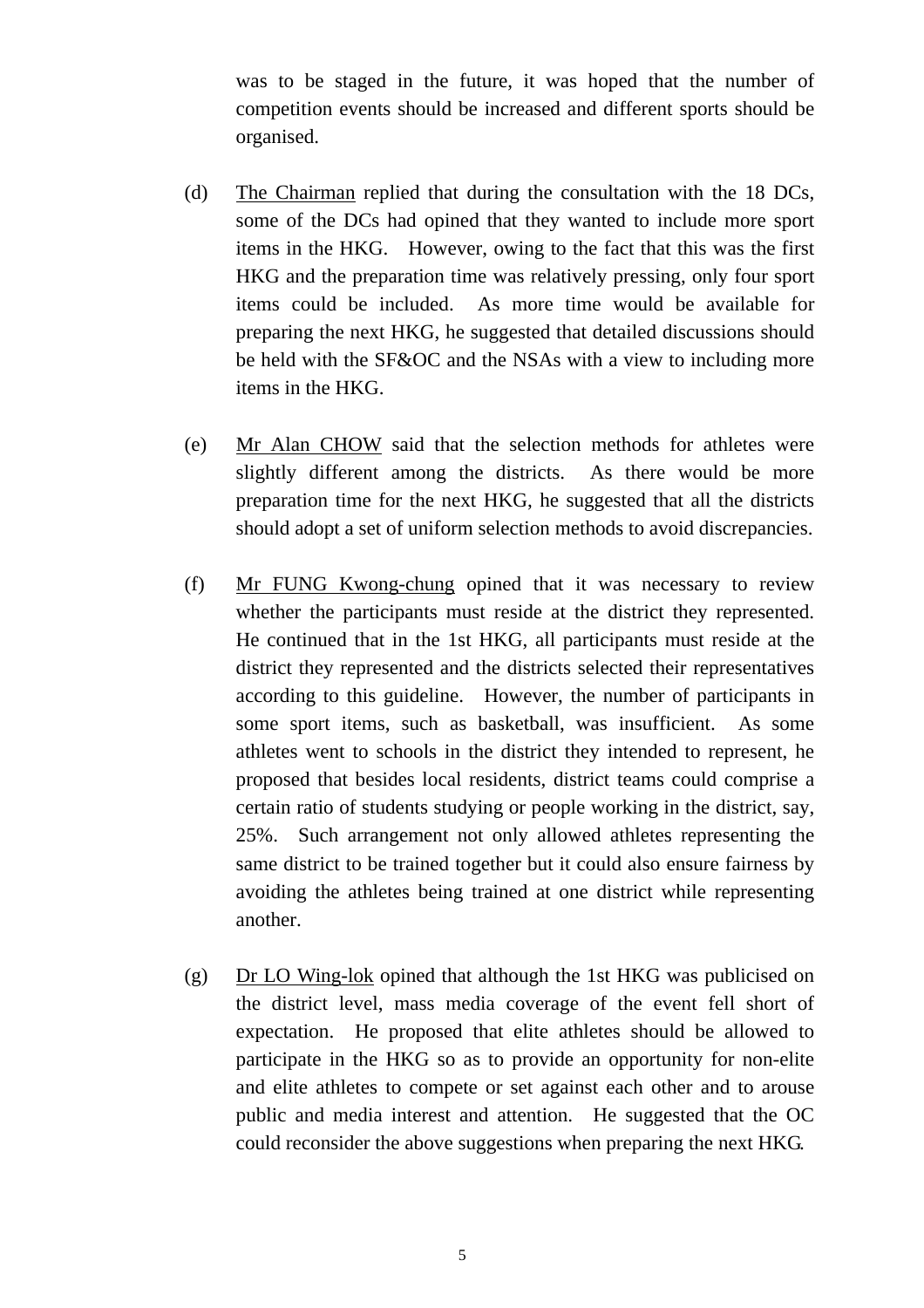- (h) Mr TONG Wai-lun stated that after staging the 1st HKG, members of the public should have an idea of its scale. He suggested that commercial sponsorship could be sought actively for the next HKG. He believed that the response would be good.
- (i) Mr Francis CHAU remarked that the arrangements of the opening ceremony were very good. He expressed his gratitude to all the relevant parties for their efforts. In addition, he agreed with Dr LO Wing-lok's suggestions and opined that the positioning of the HKG should be reconsidered. Furthermore, the total number of participants from the 18 districts was 1 287 which was different from that of 2 500 as estimated in the past CSC paper. He would like to know the reasons for such as well as the voter turnouts for reference.
- (j) Mrs Kane LI, the Secretary General of the OC, replied that 2 500 was the full quota of the four sports events for the 18 districts. The reason for the discrepancy was that the districts probably did not send all their athletes to participate in all the events and some participants might take part in two events. Regarding the figures of the voting, over 50 000 votes were received for "My Favorite Sporty District" and over 48 000 forms were received for guessing the "Overall Champion of the 1st Hong Kong Games", making a total of some 100 000 votes.
- (k) Miss Olivia CHAN of the LCSD thanked the Chairman for his recognition of LCSD staff's efforts and his leadership in making the 1st HKG a success. She added that the primary aim of this meeting was to brief Members the results of the 1st HKG. The OC would convene a meeting to review and consolidate the opinions of various parties and the experience acquired before submitting a paper on the details of the review to the CSC for discussion.

4.5 The Chairman thanked Members for their valuable opinions. Their suggestions would be put on file and forwarded to the OC for deliberation so as to improve the arrangements of the next HKG.

# **Item 3: Proposed Strategies on Intensifying the Scope of "School Sports Programme" and Report on Better Utilisation of School Sports Facilities (CSC Paper 4/07)**

5.1 The Chairman requested Mrs CHOY LAM Sau-ha of the LCSD to brief Members on the contents of the CSC Paper 4/07 and invited Members to refer to the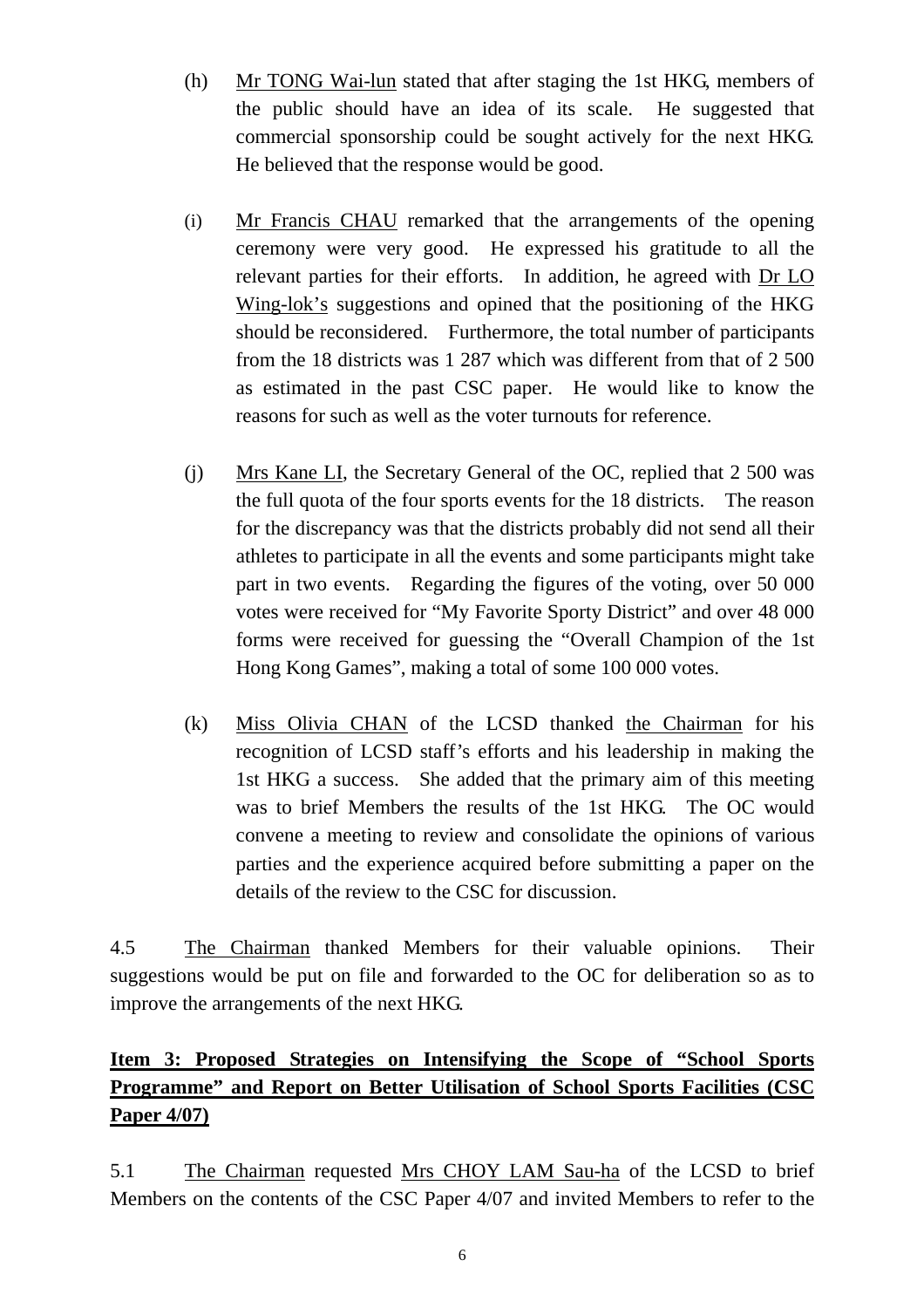information tabled at the meeting.

5.2 Mrs CHOY LAM Sau-ha briefed Members on the contents of CSC Paper 4/07 by PowerPoint. The Chairman invited Members to give their views on the contents of the paper.

5.3 Members had a detailed discussion on the contents of the paper and their views were summarised as follows:

> (a) Mr Benjamin YUNG thanked Mrs CHOY for her detailed report. He said that the Education and Manpower Bureau (EMB) would provide full assistance to the departments and sports organisations concerned in implementing the SSP. He added that the EMB was working closely with the LCSD and the related sports organisations in following up the issues mentioned in paragraph  $6(g)$  of the paper by arranging relevant sport talks and activities for students. He remarked that as the authority responsible for education, the EMB considered that sports education could be divided into two dimensions. The first being physical exercise and sports activities. The EMB had been endeavoured to work with non-government organisations and other government departments in the promotion of physical exercise and sports activities in general. For instance, to tie in with the staging of the 2008 Olympic Equestrian Events in Hong Kong, the EMB had assisted the Hong Kong Equestrian Federation in the production of a teaching kit to introduce comprehensively equestrian, the rules and details of competitions. The second being the promotion of the values and the learning objectives of sports. He remarked that on the day of this meeting, the EMB was conducting an activity at the Sha Tin Town Hall to instruct primary and secondary school staff the methods of promoting Olympism. Besides promoting sports, the EMB also hoped to promote the philosophy of sports, such as the Olympic Spirit and the Olympic Motto, etc. Concerning paragraph 9 of the paper, Mr YUNG added that the EMB had enquired of its insurance consultant about the policy coverage of accidents arising from the use of school sports facilities by hirers/hiring organisations. The insurance consultant had replied clearly that as the school management was the owner of the premises, the Block Insurance Policy effected by the EMB for the schools had already incorporated the third party liability insurance which covered accidents arising from the hire of the school facilities to any organisations. However, he emphasised that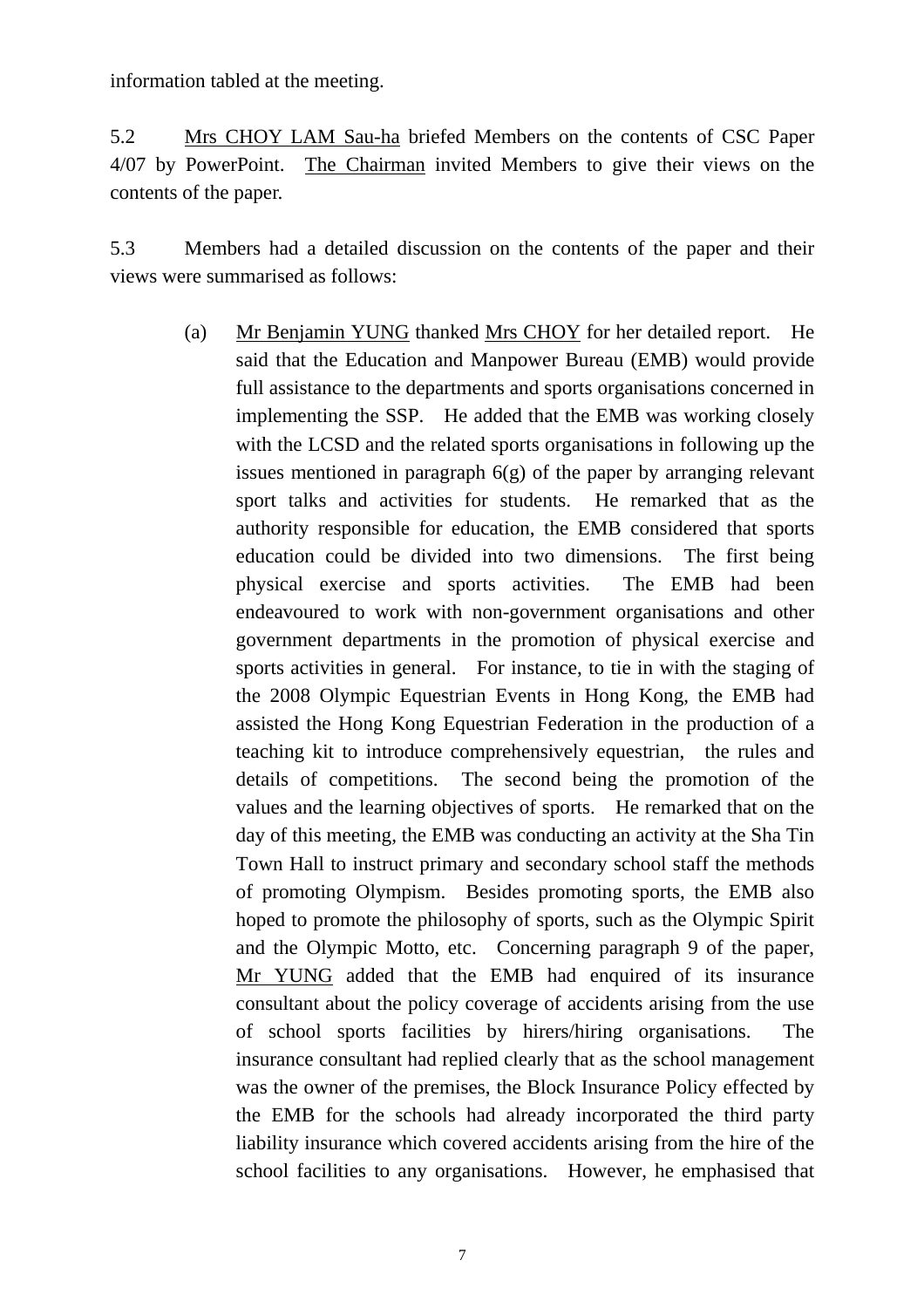in order to ensure a full coverage, all organisations hiring the school facilities should take out their own insurance policy for their activities.

- (b) Mr John FAN, the Vice-chairman, said that two meetings had been held with the representatives of the school councils to discuss the arrangements for hiring school sports facilities. After the first meeting, their concerns and worries such as the insurance issue were referred to the departments concerned including the EMB and the Architectural Services Department (Arch SD) for consideration. Specific practicable solutions to address their concerns were put forward at the second meeting. Mr FAN, the Vice-chairman, believed that after the two meetings, there were less worries among schools about opening up their sports facilities. He thanked the EMB for their assistance in the matter and proposed the followings to boost schools' confidence in hiring out their sports facilities -
	- (i) To consolidate the papers on better utilisation of school sports facilities, propose feasible solutions to ease schools' worries, appeal to schools to hire out their facilities and attach relevant paper(s) to EMB's circulars for circulation to schools annually;
	- (ii) To increase schools' confidence in hiring out their sports facilities, the LCSD should act as an advisory body and introduce sports institutions to schools for hiring sports facilities; and
	- (iii) The CSC, LCSD and EMB to attend the annual meeting of the school councils to brief members on the arrangements for hiring out school sports facilities.
- (c) Mrs Susana CHAN was very pleased to learn that the EMB had taken follow-up actions in the educational aspect. As the EMB had produced educational packages to promote the Olympic Equestrian Events (Events) and the Olympic spirit, she suggested that apart from students, these packages or mass media could also be used to enhance public awareness of the Equestrian sport and the implementation of the Events. She proposed that to better utilise community resources, the CSC, being responsible for promoting community sports, should consider to follow up the issue.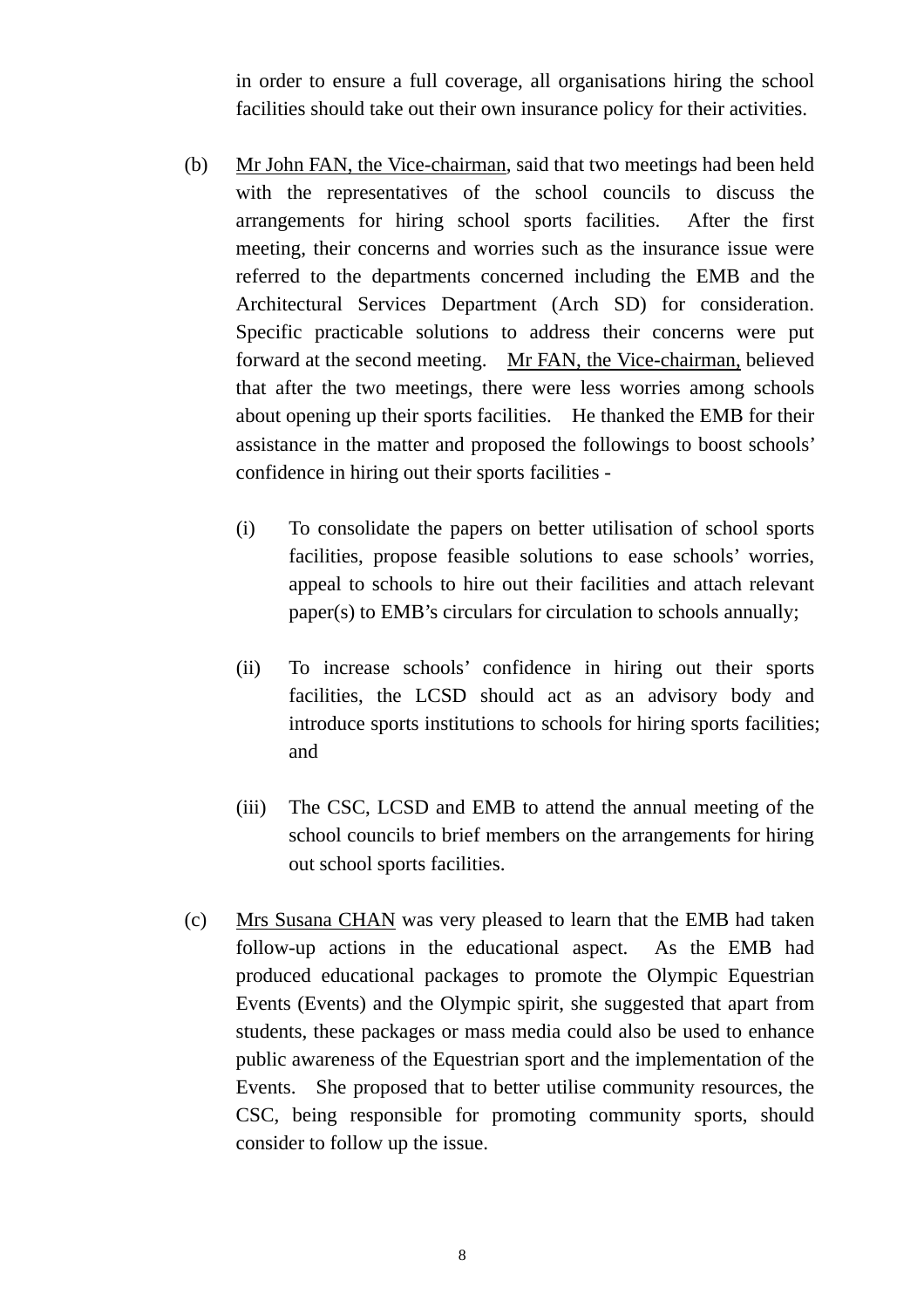- (d) In response, the DLCS said that the Home Affairs Bureau (HAB) and the Equestrian Company were working on the Olympic Equestrian Events and formulating a series of plans including educational publicity to promote the spectacular events and boost the Olympic atmosphere in the community. To avoid duplication of work, the LCSD might help reflect the CSC's views on stepping up publicity of the Olympic Games to the HAB and the Equestrian Company.
- (e) The Chairman said that the Equestrian Company had taken up the publicity work of the Equestrian Events and set up a fund for promotion in this regard. As it was the first time for Hong Kong to stage the Olympic Equestrian Events, it would surely draw the attention of various sectors.
- (f) Prof LEUNG Mee-lee said that a Co-ordination Committee on Culture, Education and Community Involvement had been set up under the Equestrian Committee to organise a series of activities for people of different strata for the purposes of publicity and dissemination of information in school, and among the public. The Committee was composed of individuals and representatives from government departments. Prof LEUNG attended the meetings of the Committee on behalf of the SF&OC. She said that she might collect relevant information for Members' information and reflect Members' views to the Committee if they wished so.
- (g) Mr Francis CHAU thanked the LCSD and the SSACS for their work and expressed his overall support for the promotion strategies of the SSP to be implemented in the coming years. On the utilisation of school sports facilities, apart from the specific measures proposed by Mr John FAN, the Vice-chairman, he shared the view that the LCSD might also play a co-ordinating role in strengthening liaison between schools and community organisations to enable the latter to understand the problems of management and the restrictions on hiring out facilities encountered by schools. He proposed that the Arch SD should take the initiative to assist schools in constructing additional security facilities for convenience of management. He opined that at the early implementation stage of the plan, the LCSD might hire school facilities so as to vacant its venues and facilities for public use.
- (h) Mr Benedict LEE hoped that Mrs Susana CHAN's views could be incorporated into the measures for better utilisation of school sports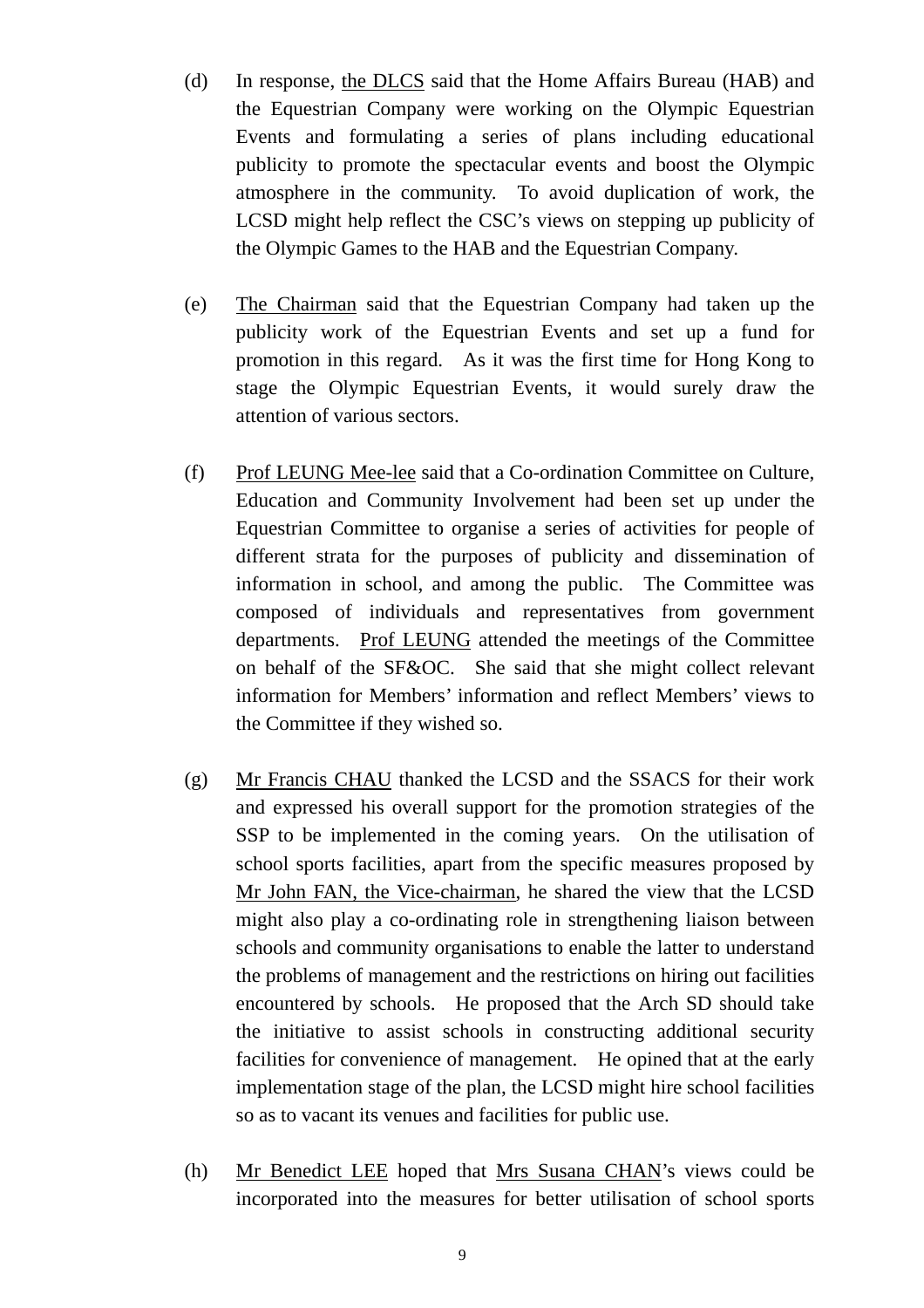facilities. He said that the Olympic Games were important sports events and the 2008 Olympic Games would be organised by the Mainland with the Equestrian Events to be co-organised by Hong Kong. The Equestrian Company and the EMB were currently promoting the Equestrian Events. He proposed to take this valuable opportunity to systematically and widely promote among the public, students and school principals the importance of physical exercise and the Olympic spirit; enhance public awareness and understanding of the Olympic Games and the Equestrian Events; boost the Olympic atmosphere and enhance public recognition of sports development so that schools would be more aware of the importance of promoting community sports.

- (i) Mr CHAN Kui-yin was very pleased to learn that the EMB would do its utmost to co-ordinate in regard to the promotion of community sports activities and hiring out of school sports facilities to community organisations to help promote the culture of community sports. He wanted to understand why schools were unwilling to hire out their facilities other than the reason regarding insurance. To address schools' concerns, he proposed that government bodies should co-ordinate among themselves and that government schools should take the lead in hiring out their facilities, which could increase schools' confidence in hiring out facilities and also provide venues for the LCSD to hold activities for the public.
- (j) Mr Benjamin YUNG responded that according to the EMB Circular No. 9/2005, all schools including government schools, aided schools and subsidised schools were encouraged to open up their school facilities as far as possible. He briefed Members on the circular at the meeting. He supported Mr CHAN Kui-yin's suggestion that government schools should take the lead in hiring out their facilities. He said that many government schools had already hired out their facilities without encountering any problems. In addition, he also supported the suggestions of Mr John FAN, the Vice-chairman, which he opined could further ease schools' worries in hiring out their facilities.
- (k) Miss Olivia CHAN of the LCSD responded that, apart from the issue of insurance, the representatives of the school councils had raised other concerns at the two meetings such as security, maintenance, post-activity cleaning work and additional manpower. The LCSD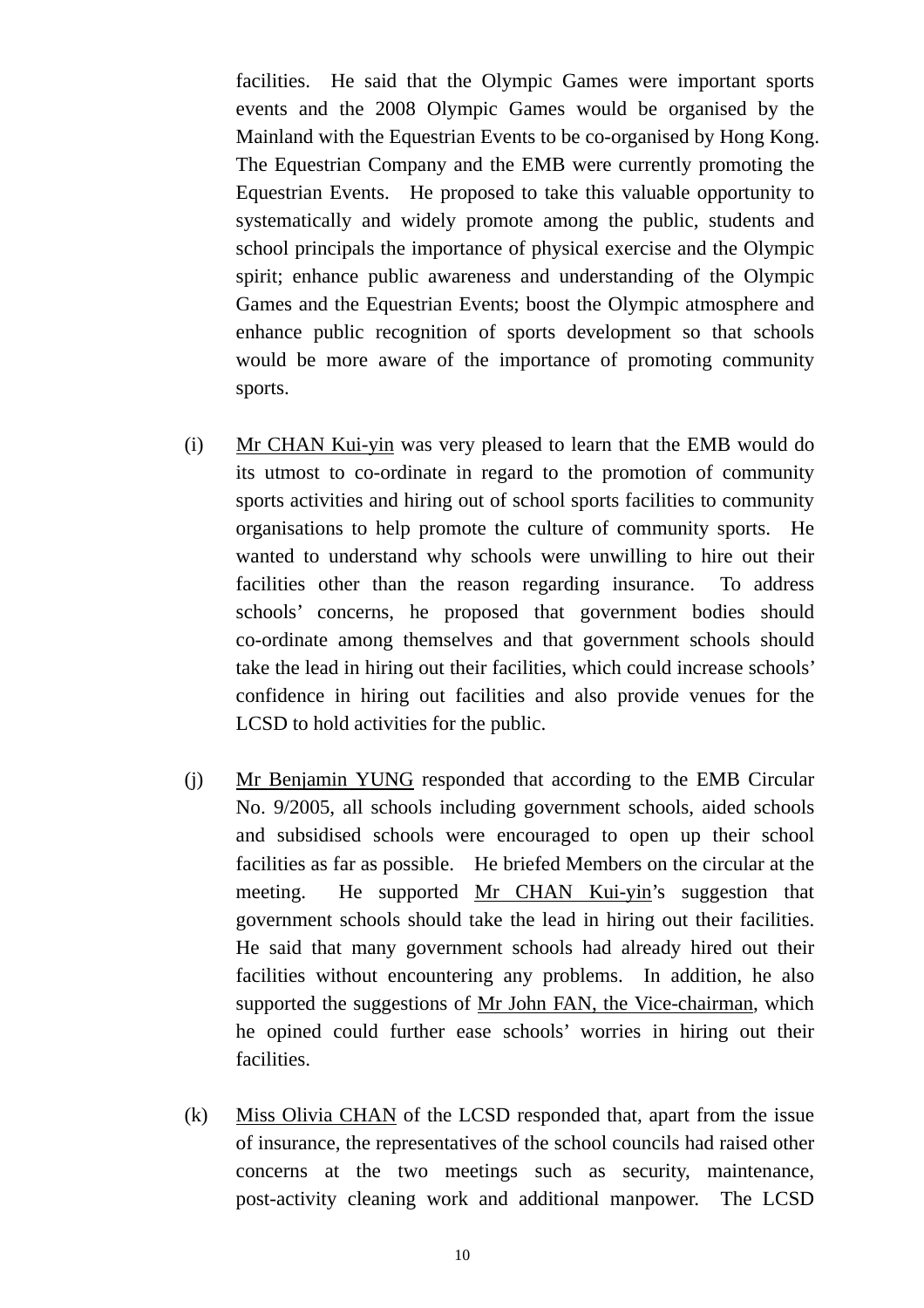followed up the matter with the EMB and the Arch SD by working out specific solutions to address schools' concerns and would notify schools of these solutions. At the meetings, the representatives of the school councils emphasised that they welcomed organisations to hire their school facilities but opening up of school facilities should be on a voluntary instead of compulsory basis. Miss Olivia CHAN opined that schools should be respected regarding their views and the LCSD would encourage them as far as possible to hire out their facilities. About the suggestion that the LCSD should hire school facilities so as to vacate its facilities for public use, Miss Olivia CHAN said that the LCSD was currently adopting that approach. Besides the joint school training centre, some District Leisure Services Offices of the LCSD had hired school facilities in Ma On Shan, Tung Chung and Tin Shui Wai, etc., for organisation of activities. The LCSD would encourage more District Leisure Services Offices to hire school facilities for organisation of activities so that its facilities could be vacated for public use.

- (l) Prof Cheung Siu-yin stated that most schools were willing to lend their school facilities to NSAs. A case in point was the Gymnastics Association of Hong Kong, China, which regularly hired sports facilities from schools and was on good terms with those schools. She added that many principals strongly supported sports development. In view of the advancement of information technology, she suggested collecting information on schools which were willing to hire out their sports facilities for easy checking by interested district organisations or NSAs without the need of obtaining referral from other organisations.
- (m) Prof LEUNG Mee-lee added that, as Hong Kong would host the 2008 Olympic Equestrian Events and stage the 2009 East Asian Games, the LCSD had begun to follow up the School Sports Education Programme (SSEP) three years ago. The programme was jointly organised by the SF&OC and the LCSD, with Prof LEUNG as the chairman of the organising committee and funding mainly from the LCSD. In the first stage, talks, exhibitions and seminars, etc., had been arranged for 250 secondary/primary schools. The SF&OC was now planning to apply for funding for the second stage during which experienced speakers would be arranged to visit all schools. She opined that additional resources was necessary if the programme was to be extended from school level to community level.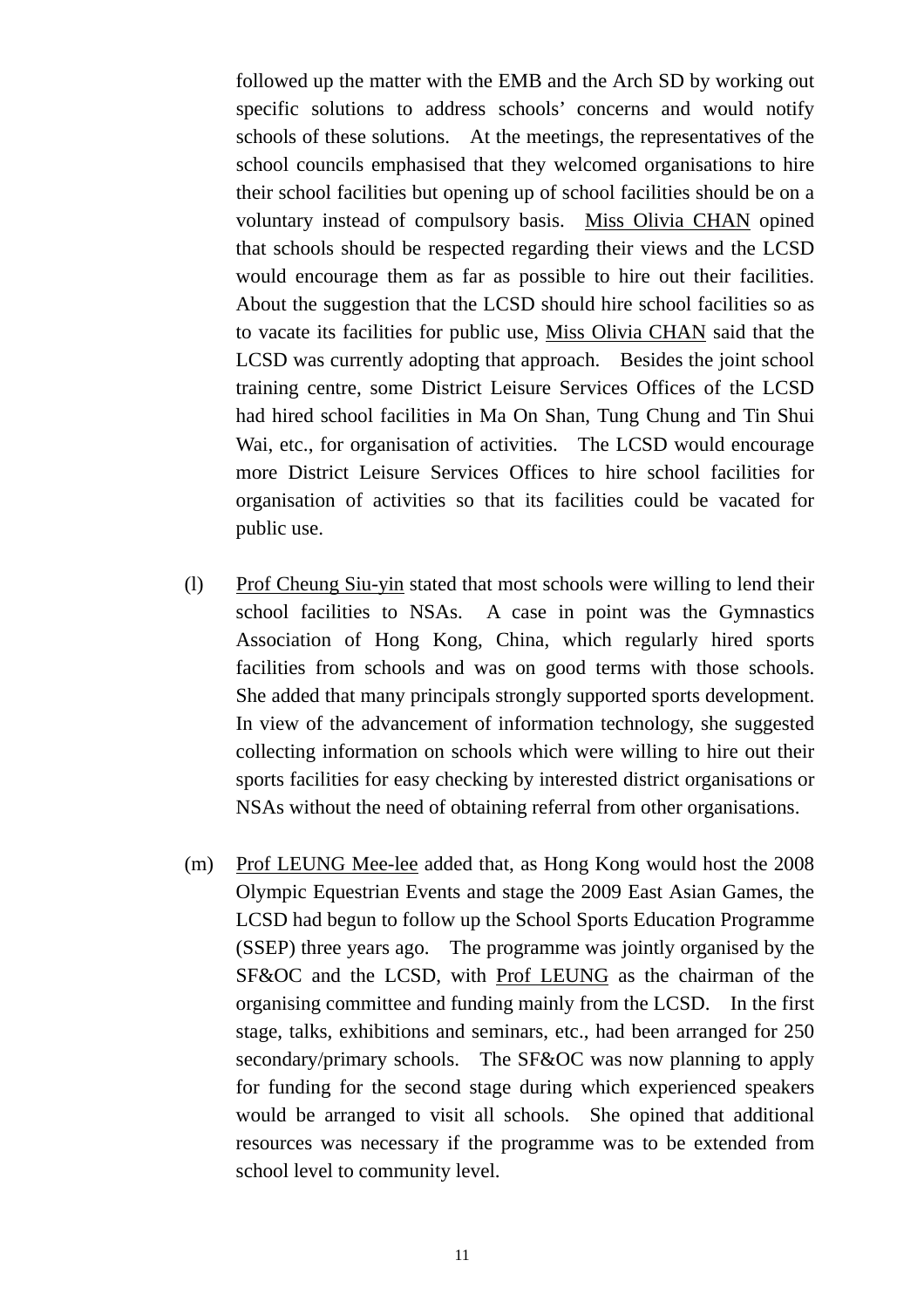(n) Mr Benjamin YUNG agreed that opening up of schools facilities should be on a voluntary basis. As schools had to consider their own development plans and would give priorities to their own activities, their decision of hiring out their school facilities or not should be respected.

5.4 The Chairman thanked Members for their valuable views. He hoped that the SSACS and the departments concerned could continue to follow up the issue to promote community sports development through better utilisation of community facilities.

# **Item 4: Proposal on the Study on the Participation Patterns of Hong Kong People in Physical Activity (CSC Paper 5/07)**

6.1 The Chairman invited Dr LO Wing-lok, convenor of the Working Group on the Formulation of Indicators for Measuring the Effectiveness of Sports for All (the Working Group), to brief Members on the paper.

6.2 Dr LO Wing-lok, convenor of the Working Group, briefed Member on the paper and the criteria for selecting 4 000 survey samples.

6.3 The Chairman stated that the Working Group had taken the advice given by Members at the previous meeting and increased the sample size from 3 000 to 4 000. He invited Members to give their views on the paper.

6.4 Prof LEUNG Mee-lee said that according to the schedule, the work of calling for tenders to undertake the consultancy study would be carried out from mid-June to mid-July. However, as June and July were the summer holiday for tertiary institutes, she worried that the timing of the tendering might not be good. In addition, she stated that the Hong Kong Baptist University had just completed a survey on the patterns of doing exercise in Hong Kong at the invitation of the SF&OC. The survey was subvented by the Bank of China and 1 000 people from different strata in Hong Kong were interviewed. The findings would be announced at the end of June and the report ready at the end of July. If Members were interested in the survey, she could provide slides on the survey findings and newspaper cuttings to Members for reference. Financially, she thought that a budget of two million dollars was adequate for the survey of significant scale.

6.5 Dr LO Wing-lok agreed that the budget for the survey was adequate. As the survey was in the form of face-to-face interview, the cost would be relatively high. In addition, he showed that amendment to the work schedule could be made to tally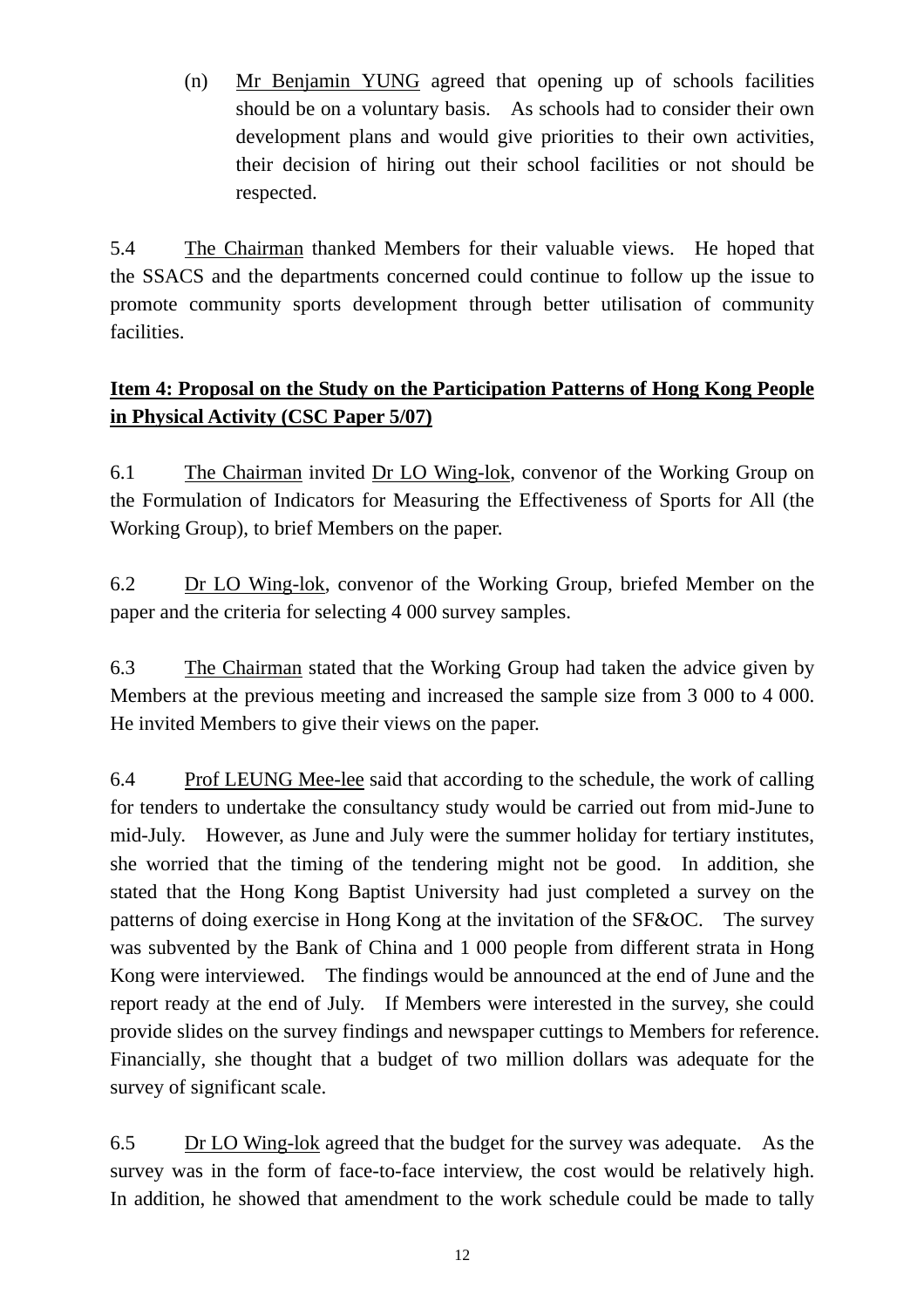with the schedule of the tender exercise.

6.6 Prof LEUNG Mee-lee opined that it would be more appropriate to call for tenders after the summer holidays and suggested reserving sufficient time for the consultancy to draft and submit proposals.

6.7 Miss Olivia CHAN of the LCSD stated that the said survey was expected to be completed within the term of this CSC. Hence, the schedule would be quite tight. In order to commission universities to undertake the study, the LCSD would review and amend the work schedule to tally with the schedule of the tender exercise.

6.8 Mr Francis CHAU suggested informing the universities concerned of the said study in advance for preparation. Ms LOK Kit-ha of the LCSD said in response that when the work schedule was drafted, universities were informed of the schedule of the tender exercise and they supported the study. The LCSD would contact other tertiary institutions to ensure that they could make necessary manpower arrangements to follow up the tender exercise.

6.9 After discussion, Members endorsed the study proposed in CSC Paper 5/07. The LCSD would follow up the tender exercise as soon as possible.

## **Item 5: Any Other Business**

## **(i) Hong Kong and Shanghai Summer Sports Camp for Youth 2007**

7.1 The Chairman invited Mrs CHOY LAM Sau-ha of the LCSD to brief Members on the background and programme of the Hong Kong and Shanghai Summer Sports Camp for Youth 2007.

7.2 Mrs CHOY LAM Sau-ha stated that the Hong Kong and Shanghai Summer Sports Camp for Youth was one of the exchange programmes under the co-operation agreement signed between the Home Affairs Bureau of the Government of the Hong Kong Special Administrative Region and the Shanghai Administration of Sports in May 2004. The objective of which was promoting sports exchange among the youngsters between the two cities through the summer camp. The Camp to be held in this summer was the third one. The first one was held in Shanghai in July 2005 and the second one in Hong Kong in August 2006. The Camp this year was scheduled to be held at the Oriental Land in Shanghai from 6 to 10 August. 50 youngsters aged between 11 and 15 from each city would be invited to take part in basketball and tennis training programmes with a view to enhancing sports exchange between the two cities. She referred Members to the information on the Camp tabled